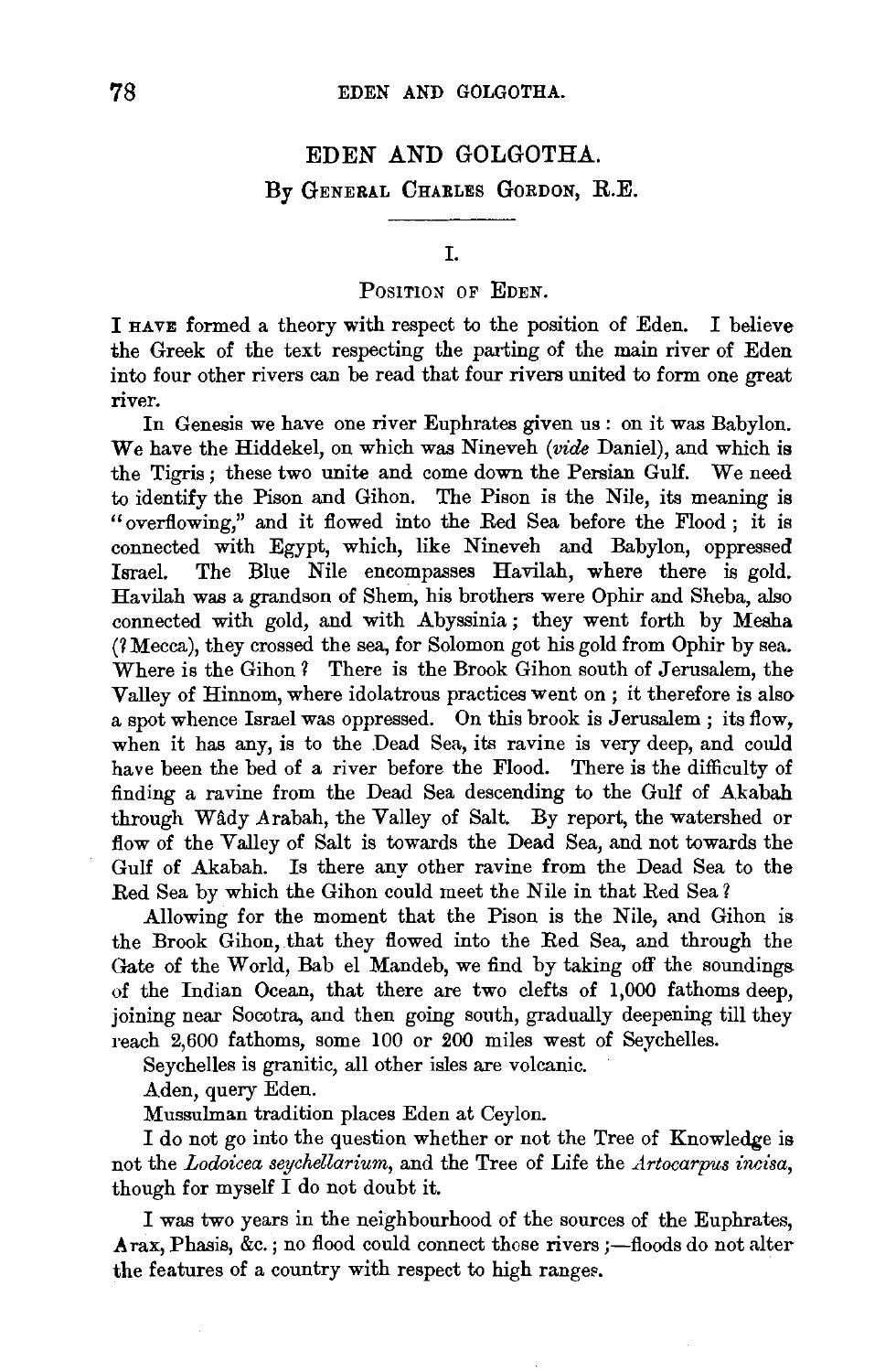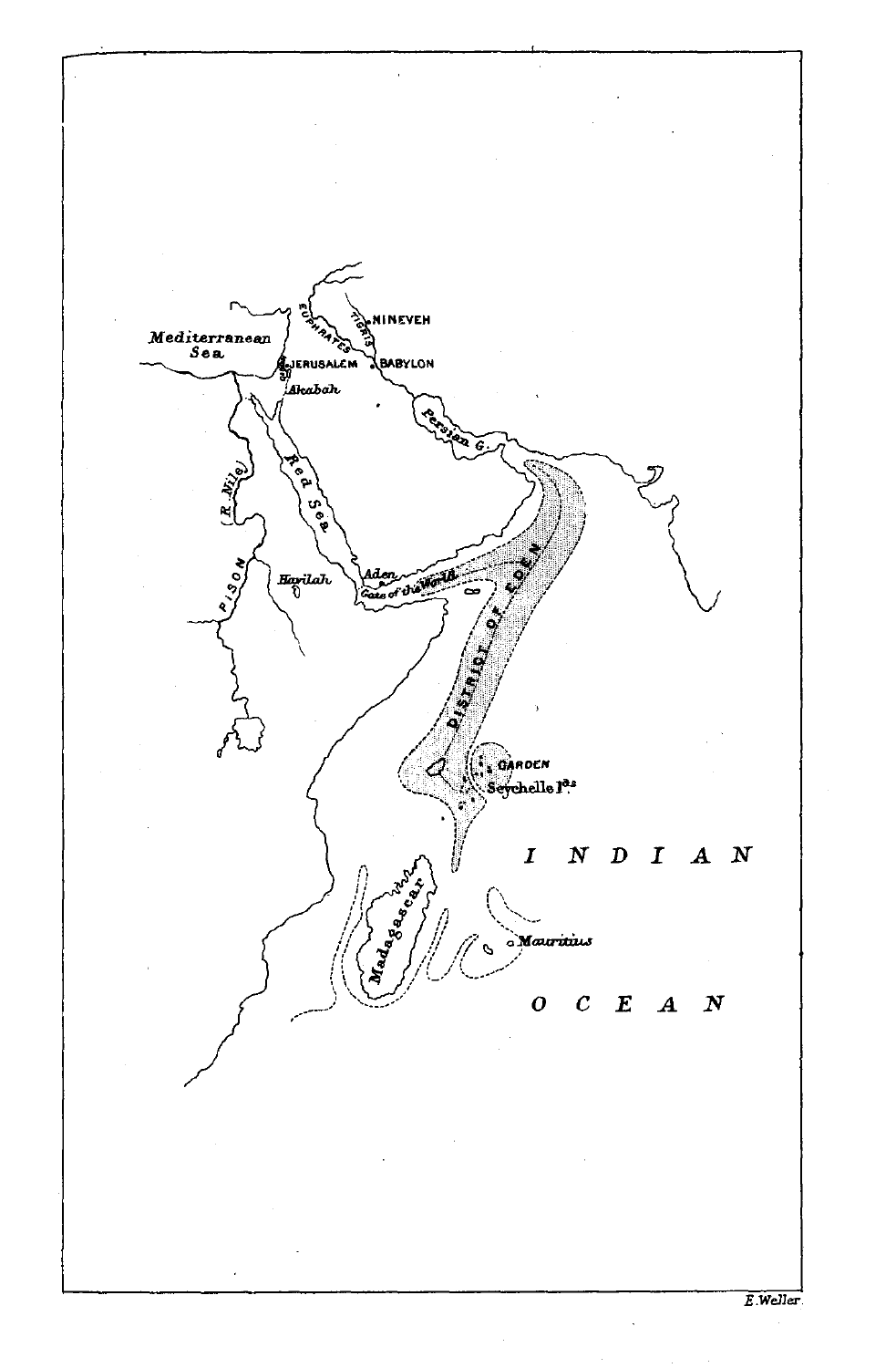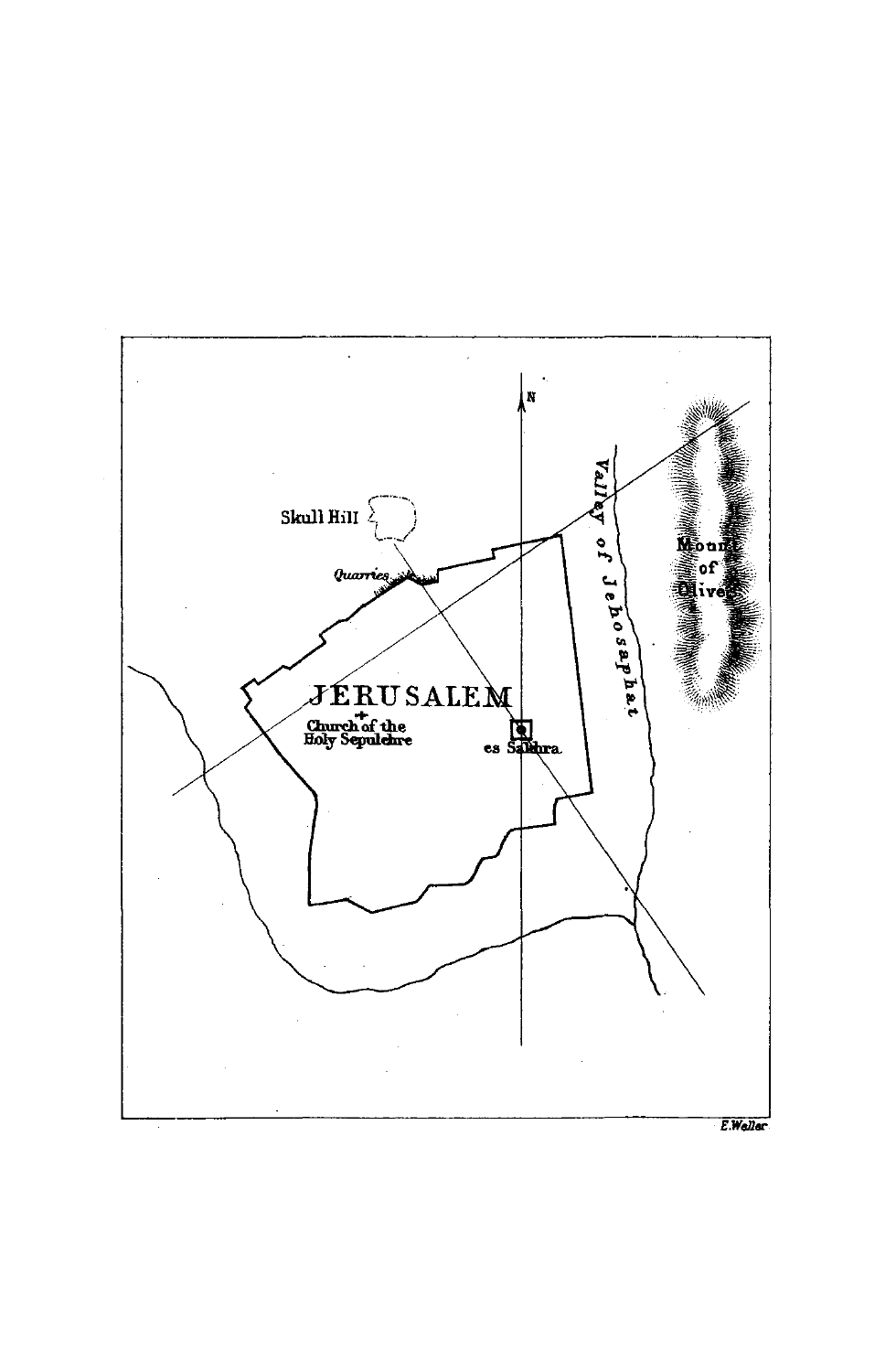## GOLGOTHA.



1. I last wrote to you giving the four rivers of Eden, one of which was the Gihon on which Jerusalem was. I do not know if I then mentioned it was the Tyropœon Valley, which conclusion I came to ere I came to Palestine.

2. *Golgotha.* The morning after my arrival at Jerusalem I went to the Skull Hill, and felt convinced that it must be north of the Altar. Leviticus i, 11, says that the victims are to be slain on the side of the Altar northwards (literally to be slain slantwise or askew on the north of the Altar); if a particular direction was given by God about where the types were to be slain, it is a sure deduction that the prototype would be slain in some position as to the Altar : this the Skull Hill fulfils. With reference to the word "askew" or "aslant," we have the verse "all the day long have I stretched out my arms to a rebellious people" (Isa. lxv, 2). Draw a line from the centre of the Sakhra to the centre of the Skull ; draw a perpendicular to this line, at centre of skull ; a cross on that line will embrace all the city and Mount of Olives, and be askew to the Altar.

The Latin Holy Sepulchre is west of the Altar, and therefore, unless the types are wrong, it should never have been taken as the site.

I pass by the fact of the tradition of Beth hat Selzileh, of the precipice, of the tradition of its being the place Jeremiah wrote the Lamentations (which describes the scenes enacted there nearly 600 years afterwards, "Is it nothing to thee, all ye that pass by" (Lam. i, 12), &c., or the particularly suitable entourage of the place, for these things may be fanciful. I also will not hold to the fact that in the twelfth century St. Stephen's Church was at the Damascus Gate, outside, and St. Stephen was stoned nine months after our Lord's Crucifixion, and that it is unlikely that the Jews would have had two places of execution in nine months.

2. And I will come to the more fanciful view, that the mention of the place of Skull in each four gospels is a call to attention. Wherever a mention of any particular is made frequently, we may rely there is something in it ; if the skull is mentioned four times, one naturally looks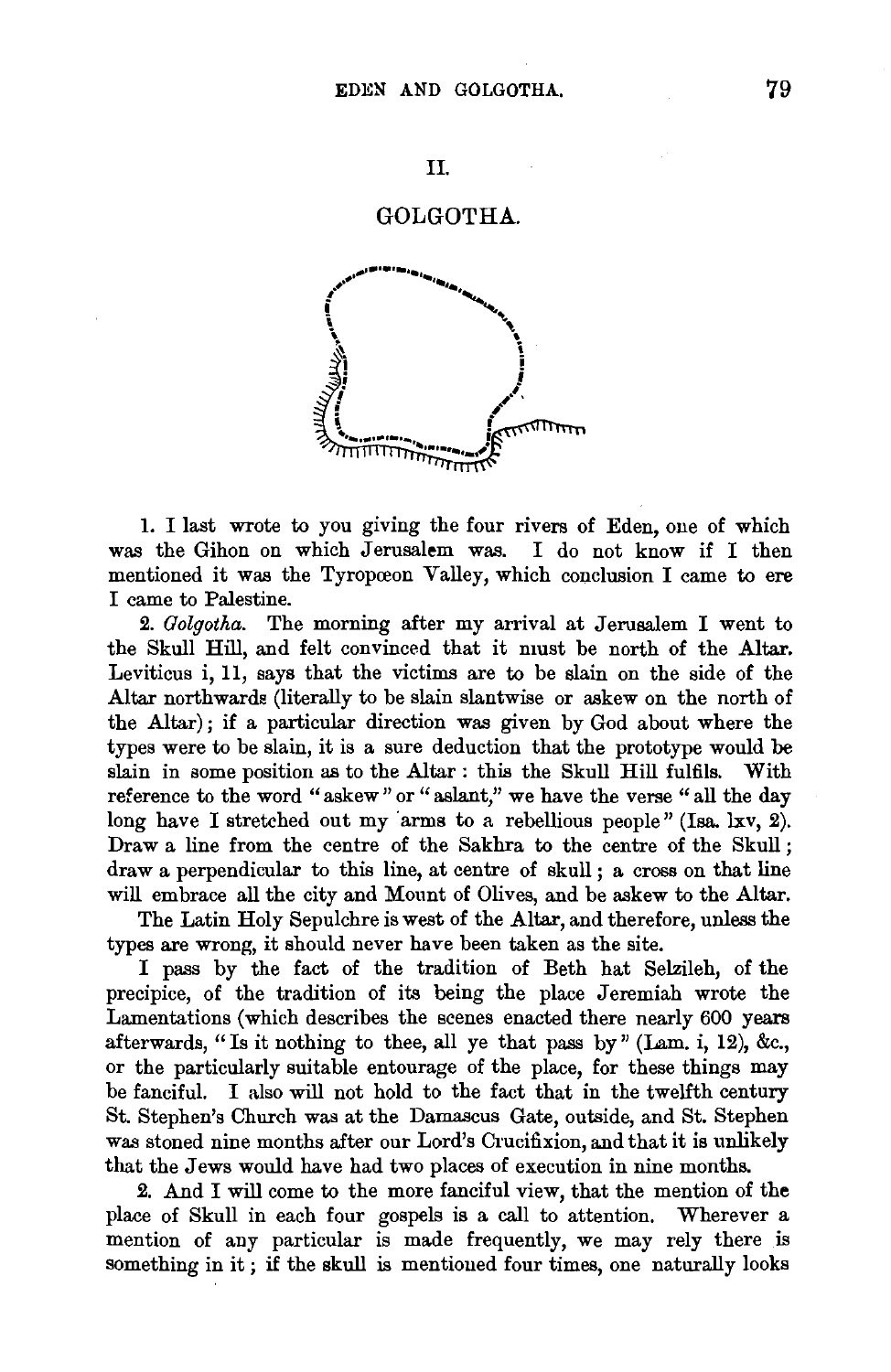for the body, and if you take Warren's or others' contours with the earth or rubbish removed showing the natural state of the land, you cannot help seeing that there is a body, that Schick's conduit is the cesophagus, that the quarries are the chest, and if you are venturesome you will carry out the analogy further. You find also the verse (Ps. xlviii), "Zion, on the sides of the north;" the word "pleura," same as they pierced His *pleura*, and there came blood and water, God took a *pleuron* from the side of Adam, and made woman. Now the Church of Christ is made up of, or came from, His *pleura,* the stones of the Temple came from the quarries, from chest of figure, and so on ; so that fixed the figure of body to the skull.

3. Then by Josephus's account, as I read it, the Tower Psephinus was on the rocky point opposite the skull. Titus had his headquarters at the slaughter-house, 2 furlongs from the wall, viz., 300 to 400 yards, near the *corner* (note that corner, for it is alluded to in the 400 cubits broken down by Jehoash, king of Israel), and my placing of the walls and reading of Josephus would make his point of attack just where Schick's conduit enters the city east of Damascus Gate, or at the cisterns to east, where I think Agrippa's wall began. Mystically, the Roman Eagle should have gone at the Lamb of Zion by the throat, viz., Schick's conduit. However, I will not continue this, for if you please you can get the papers and plans from my brother. I would do them for you if you wish ; I did them for Chaplin long ago. The camp of the Assyrians is the place where Nebuchadnezzar camped a month *after the fall of the city,* when he came to *burn the Temple;* it is this day which the Jews keep as the fast, not the day of *taking the city.* 

3. Naturally, after discerning *thefigure,* the question arose of Mount Zion, and of the boundaries ; by studying the latter with the Septuagint there seemed no reason *by Scripture* to consider Ain Hand the *Enshemesh.*  Septuagint has Beth Samos, and near Jebel el Tell is K.h. el Sama. Again, Gihon (being the Tyropœon) is to gush forth, and as the skull is the Altar, it is thence the two rivers, one to the Dead Sea, the other to the Mediterranean, are to come. At last Moses's blessing to Benjamin came in, "he shall rest between His arms," not his shoulders; so thus I brought the boundary up Gihon to Kh. el Sama.

4. Other reasons came to back this view,-

Nehemiah mentions town of Furnaces. He also mentions throne of *Governor.*  Josephus mentions women's towers.

The word "furnace" is derived from *fornex,* thence the connection. The tent Cozbi and Zimri went into was a *furnace*. Josiah broke down the high places built by Manasseh near the Gate of *Governor,* which were, no doubt, these same *furnaces.* Herodias lived at Jaffa Gate, and even to this day there are *furnaces* there I should think, for the troops are there.

This led to looking up the history of the Levites, &c., in Judges, of Gibeon, of mouldy bread, Nob, Gibeah of Saul, &c., and the result is as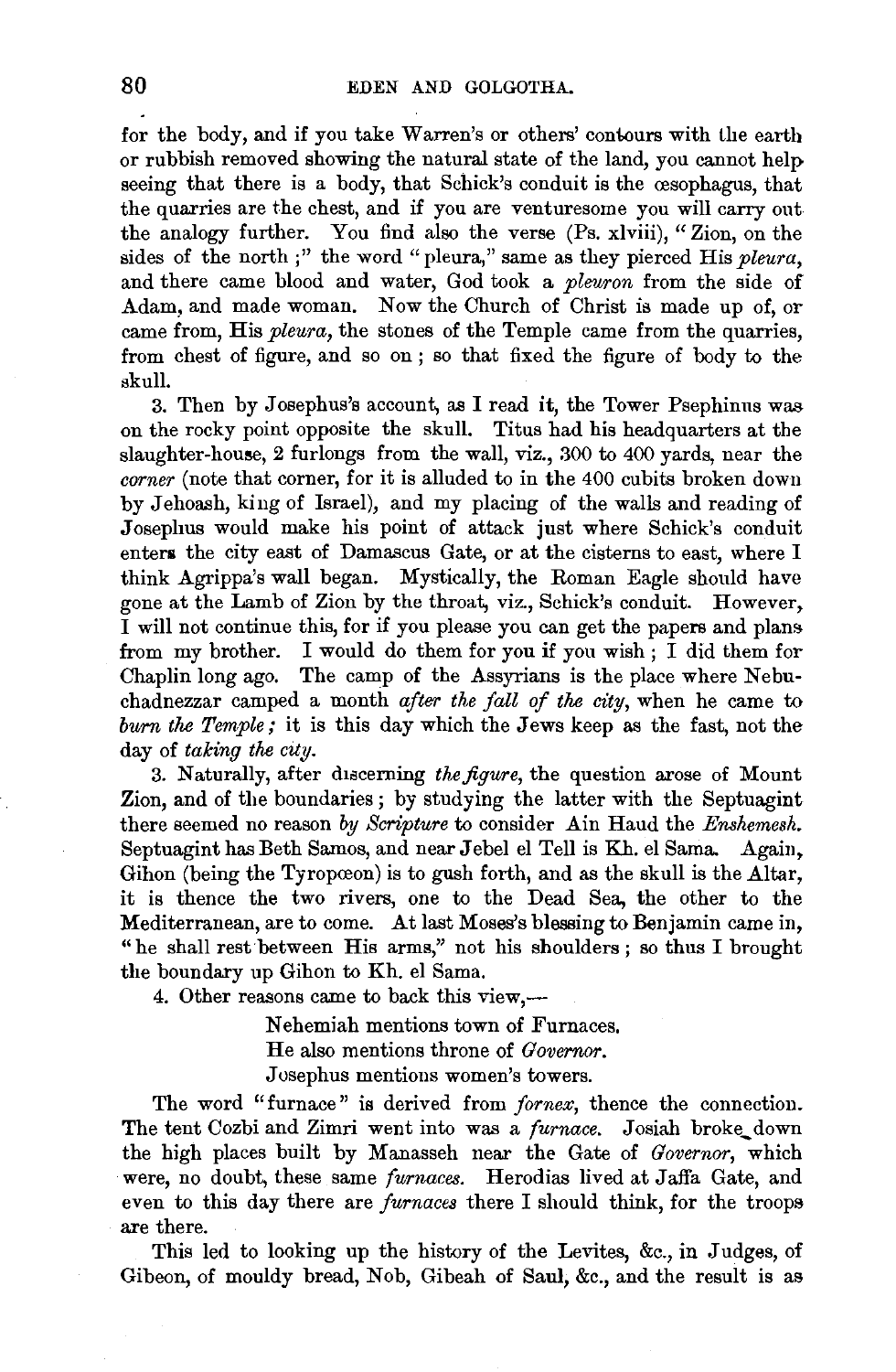